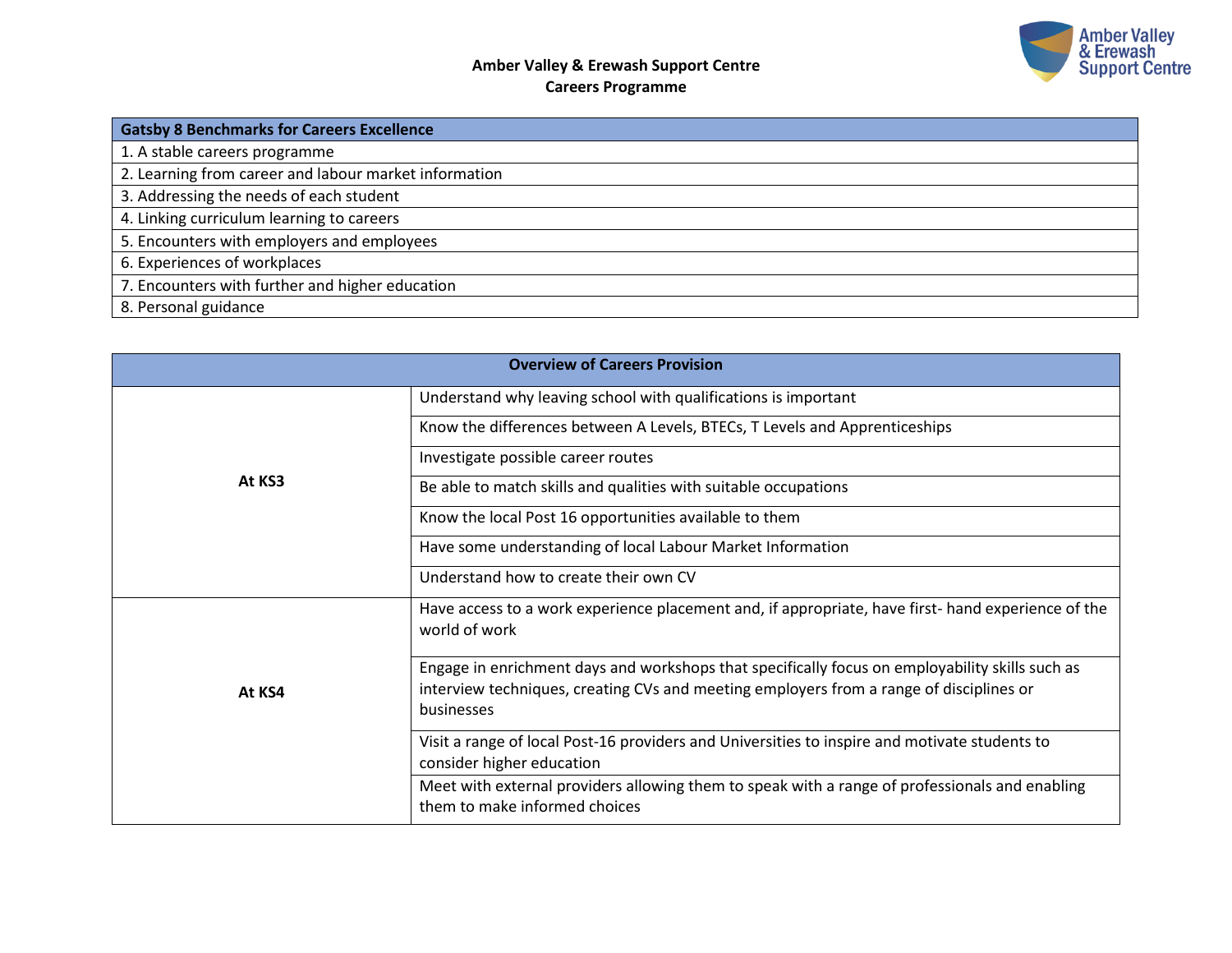

|  | Have at least 1 intensive 1:1 meeting with a qualified Careers Advisor to consider various post 16<br>options available to them |
|--|---------------------------------------------------------------------------------------------------------------------------------|
|  | Attend careers conventions wherever available                                                                                   |
|  | Be informed of local college Open Evenings/Days and be supported by staff where required                                        |
|  | Access bespoke enrichment sessions and presentations with outside speakers                                                      |

| Overview of careers focus and the content |                                                                                                                                                                                         |                                                                                                                                                                                                                                                                                                                                                                                                 |  |
|-------------------------------------------|-----------------------------------------------------------------------------------------------------------------------------------------------------------------------------------------|-------------------------------------------------------------------------------------------------------------------------------------------------------------------------------------------------------------------------------------------------------------------------------------------------------------------------------------------------------------------------------------------------|--|
| Year/Key                                  | Content                                                                                                                                                                                 | <b>Objective</b>                                                                                                                                                                                                                                                                                                                                                                                |  |
| <b>Stage</b><br>KS3                       | Timetabled Lessons:<br>All about me<br>What is work?<br>Skills vs qualities<br>Understanding personal<br>strengths & weaknesses<br>Role Models<br>Stereotyping<br>Working hours and job | Understand own skills and qualities. Understand own personal strengths and areas for<br>development. Know that people have different strengths and weaknesses and<br>understanding an individual's strengths can help when considering job choices<br>Be aware that stereotyping can exist within job roles.<br>Have an understanding of working hours and the importance of a job description. |  |
| l explore                                 | descriptions                                                                                                                                                                            |                                                                                                                                                                                                                                                                                                                                                                                                 |  |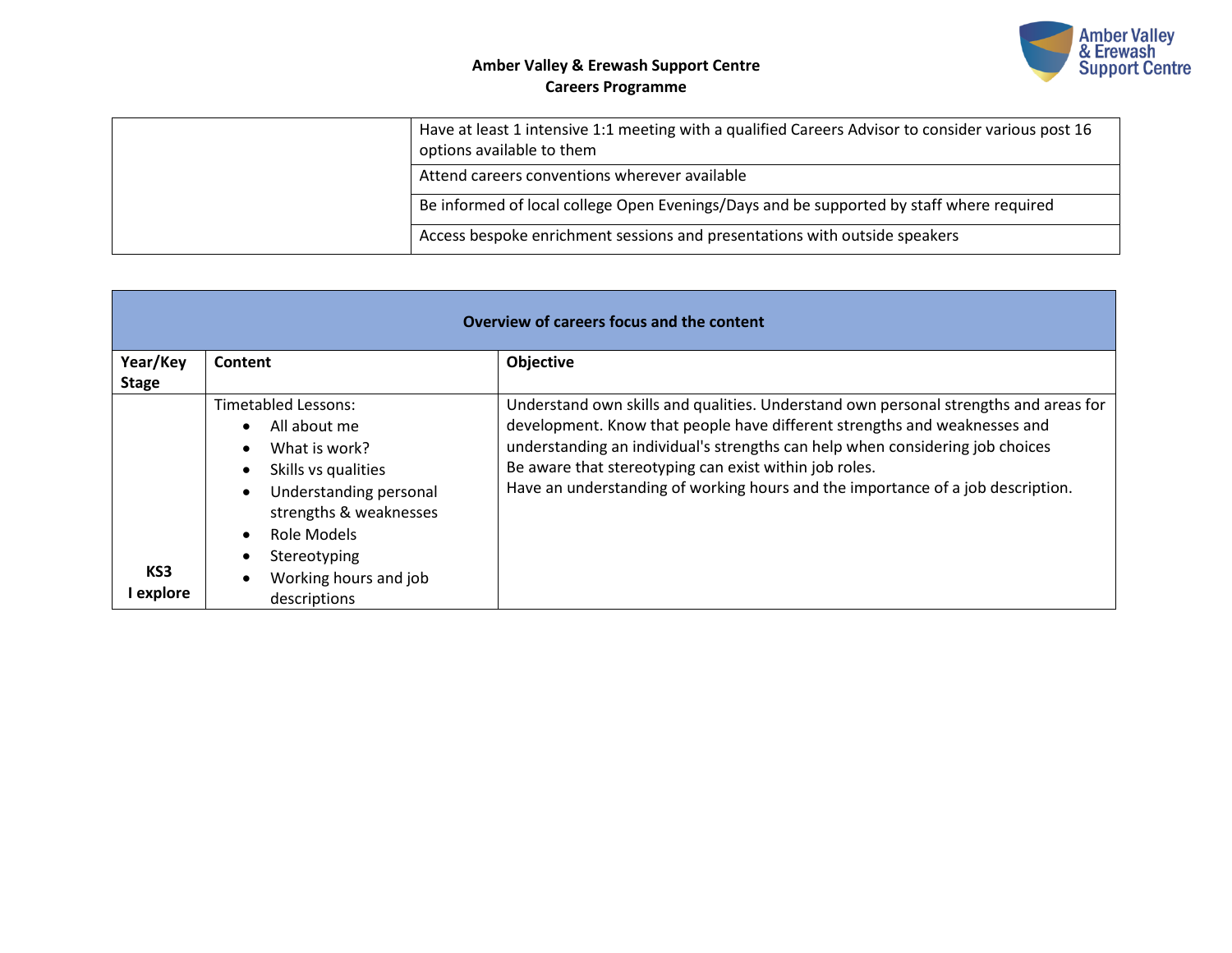

| What do I want from work?<br>$\bullet$<br><b>Introduction to Local Market</b><br>$\bullet$<br>Information (LMI)<br>$\bullet$<br>Progression Routes available<br>$\bullet$<br>(education, training,<br>apprenticeships)<br>Is it for me? Entry<br>$\bullet$<br>requirements<br>How do I make decisions?<br>$\bullet$<br>Research job roles specific to<br>$\bullet$<br>you<br>Equality -reinforcing equal<br>$\bullet$<br>opportunities<br>Exploring attitudes to gender<br>Researching effectivity<br>$\bullet$<br>Understanding labour market<br>$\bullet$<br>information (LMI) | Know what labour market information is and how it can help inform decisions for<br>individuals. Be able to access and use information about different career paths and<br>the labour market. Understand that an individual has a wide range of other people<br>and influences which can shape attitudes and their decision making. Know that there<br>are laws in the UK which enforce equal opportunities.<br>Understand what labour market information is and how it can help inform decisions<br>for individuals. Be able to access and use information about different career paths and<br>the labour market. |
|----------------------------------------------------------------------------------------------------------------------------------------------------------------------------------------------------------------------------------------------------------------------------------------------------------------------------------------------------------------------------------------------------------------------------------------------------------------------------------------------------------------------------------------------------------------------------------|-------------------------------------------------------------------------------------------------------------------------------------------------------------------------------------------------------------------------------------------------------------------------------------------------------------------------------------------------------------------------------------------------------------------------------------------------------------------------------------------------------------------------------------------------------------------------------------------------------------------|
| Developing skills<br>$\bullet$<br>Money matters;<br>$\triangleright$ Budgeting<br>$\triangleright$ Wages & salaries<br>$\triangleright$ Payslips<br>$\triangleright$ Sources of finance<br>Go to work with parent day                                                                                                                                                                                                                                                                                                                                                            | Gain knowledge of how different subjects and skills can attribute well to different<br>jobs. Develop an understanding of skills and experience and links with financial<br>outcomes. Show an awareness of budgeting and understanding the difference<br>between a wage and a salary. Have an opportunity to experience a work placement<br>day.                                                                                                                                                                                                                                                                   |